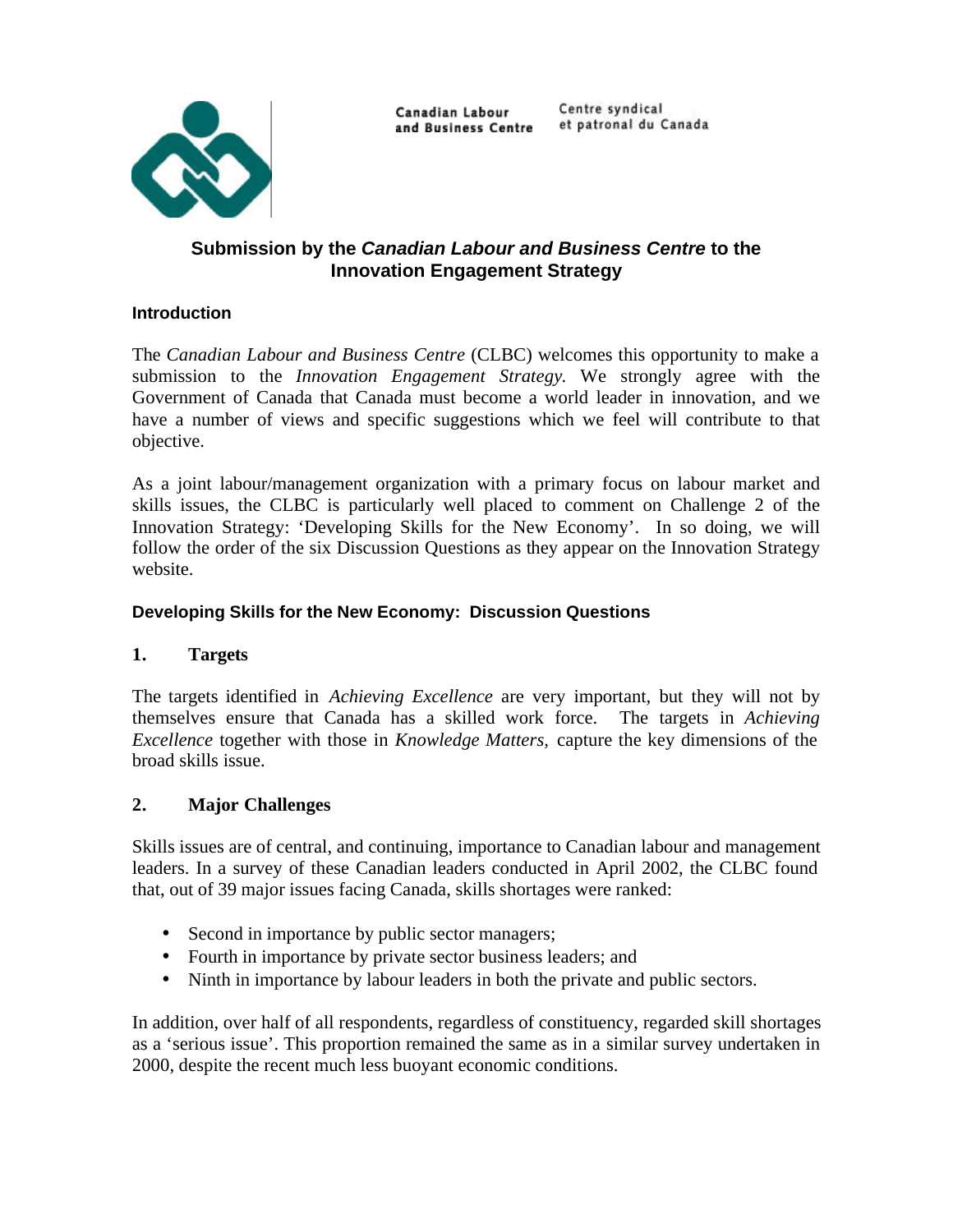In our view, the major skills challenges facing Canada include, but go well beyond, those related to post-secondary education and recruitment of highly qualified individuals from abroad, which seem to be the central focus of *Achieving Excellence.* They also encompass the following:

- Addressing the implications of the demographic 'crunch' which Canada will increasingly face over the next decade;
- Improving elementary/secondary education outcomes in essential skills such as literacy, numeracy, and computer skills;
- Improving the school-to-work transition of young workers;
- Increasing apprenticeship registrations and completions;
- Improving the educational attainments of aboriginal youth, and their integration into the labour market (and the strengthening of aboriginal communities which would inevitably follow);
- Increasing foreign recruitment of highly skilled individuals including tradespersons;
- Increasing the hiring of visible minorities and the disabled, as well as women and men in non-traditional occupations;
- Increasing employer-based training;
- Increasing adult literacy levels;
- Removing barriers to interprovincial worker mobility;
- Improving our capacity to recognize the credentials, whether paper-based or experience-based, of both immigrants and Canadians.

In all of the above, business and labour leaders are increasingly looking for action rather than more consultation. In labour and business discussions conducted in 2001 by CLBC, the degree of frustration among representatives of both constituencies was palpable.<sup>1</sup> Both constituencies called for *national leadership* on the skills issue. To retain the support and involvement of these communities, therefore, governments will need to initiate a practical action plan which will produce demonstrable progress towards addressing skills issues.

Finally, many people we have consulted on the subject of skills shortages point to the fact that a variety of 'silos' of responsibility exist across and between governments, business, labour, education and other stakeholders. This situation increases the risk that stakeholders will 'reinvent the wheel' in their efforts to develop and implement new skills initiatives which in turn is delaying overall progress in developing a practical and coordinated approach to the skills issue.

*"We can, and must, do more, together."2* 

In our view, the key challenge is for governments, business, labour, educators, and other stakeholders to address the skills issue collaboratively. This, however, remains one of our greatest challenges; our traditional practices have not been marked by strong partnerships in the area of skills and learning, although in the last fifteen years such partnerships have been fostered at the sectoral level through the sector councils.

<sup>&</sup>lt;sup>1</sup> Canadian Labour and Business Centre, Make Skills a National Priority, Ottawa, September 2001

 $2$  Knowledge Matters, page 6.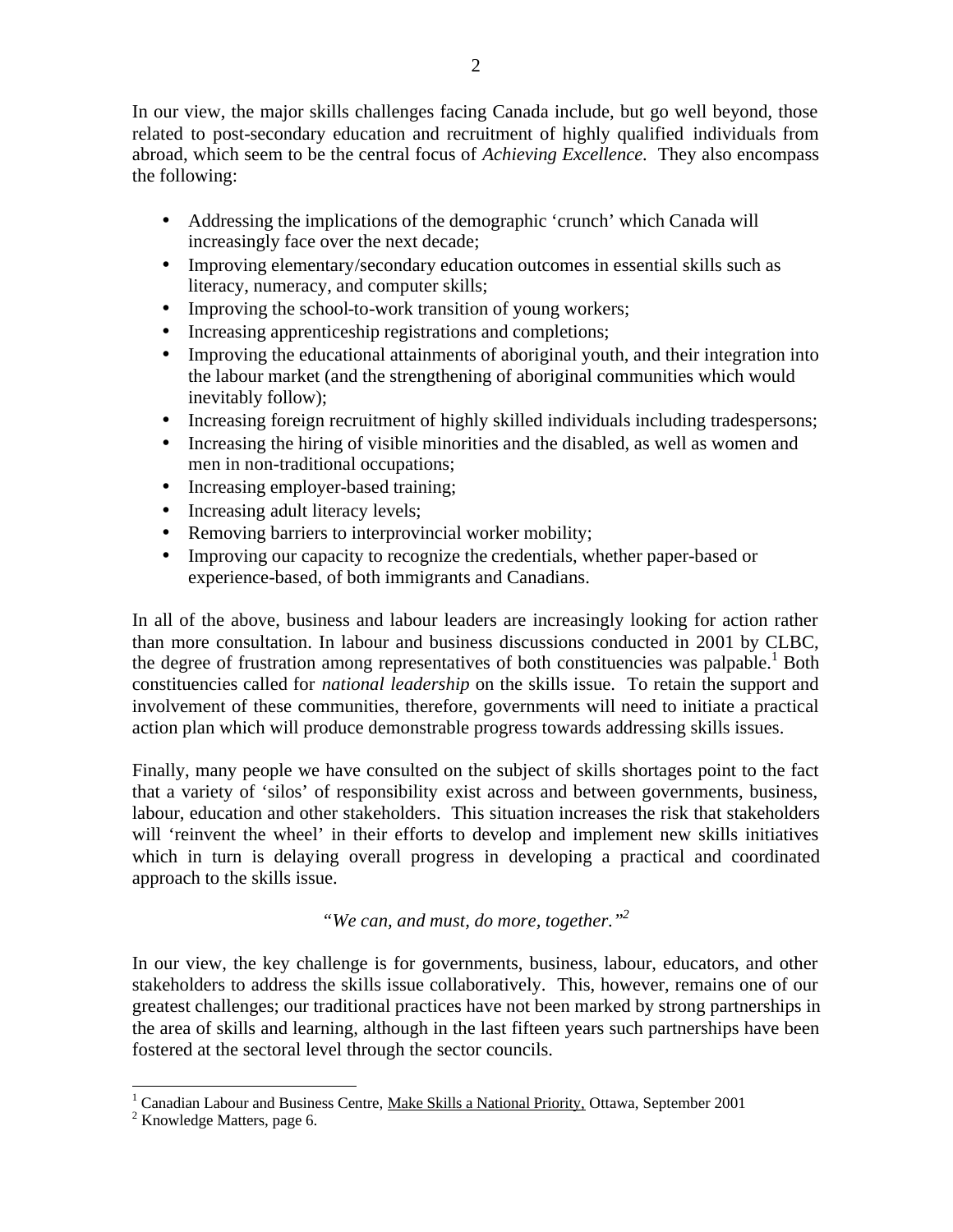#### **3. Government of Canada Priorities**

The Government of Canada priorities cited in *Achieving Excellence,* together with those put forward in *Knowledge Matters*, will begin to address the wide array of specific skills challenges listed in Section 2.

In the view of CLBC, however, the most important priority for the Government of Canada is to find a way to:

- take active leadership of the skills agenda; and
- bring about the collaboration of all skills stakeholders in a practical, visible way, on practical initiatives with demonstrable results.

Without action which encompasses both these aspects, the Government of Canada risks being sidelined as 'chief cheerleader'.

# **4. Our Innovation Vision**

As a joint labour/management organization with strong complementary representation from governments and education, the CLBC places a very high priority on collaboration in search of practical solutions.

Our Innovation Vision focuses on the creation and/or nurturing of partnerships among skills stakeholders which lead to practical action. These operate at two levels, as follows:

#### *Sectoral level*

# • *Further Support and Expansion of the Sector Council Community in Canada*

In promoting partnerships, the CLBC would first envision an increasingly strong, varied and dynamic *Sector Council* community in Canada. Approximately 26 Sector Councils, featuring business, labour, government and education, have been established to address human resources and skills issues in individual sectors of the Canadian economy. The 2001 Budget earmarked additional resources for supporting existing sector councils and creating new ones.

At a recent seminar on sector councils, $3$  stakeholders and other knowledgeable participants discussed the variety of the sector council community and the richness of sector council innovation in addressing sector-level skills issues. They also explored new human resources-related issues which the sector councils, adequately resourced, could undertake. The expansion and development of this community of partnerships is a key aspect of future practical action by the Government of Canada.

<sup>&</sup>lt;sup>3</sup> Partnerships That Work!, organized by the Canadian Labour and Business Centre on May 23, 2002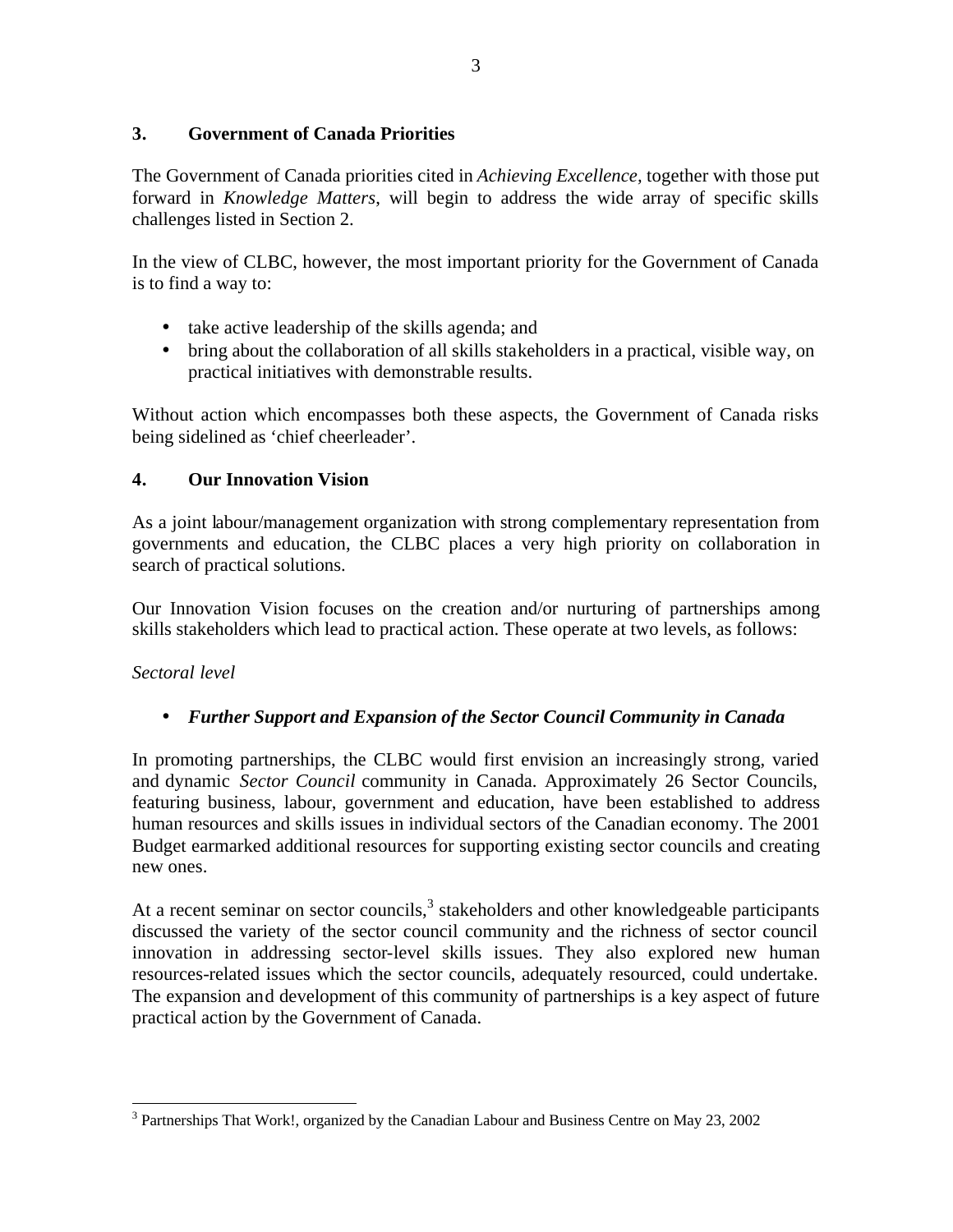#### *National level*

- • *National on-line skills and learning portal;*
- • *National skills and learning mechanism or institute*

At the national level, CLBC envisions a strategic partnership which would seek to bridge, in a practical way the 'silos' of responsibility which exist across and between governments, business, labour, education and other stakeholders. While the intentions, goals and efforts of individual stakeholders are significant, the CLBC believes that much more can be accomplished on the skills issue if efforts were better coordinated. To that end, the CLBC views the *development of a national on-line skills and learning portal* - a forum to share information specific to the skills and learning agenda – as a potentially important catalyst to fostering the collaborative environment that is needed to address this pervasive issue.

Such a portal represents an opportunity for the Government of Canada to initiate a practical, collaborative undertaking from which all participants would benefit. A national on-line skills and learning portal would cut across the many organizational silos that currently exist around this issue. Regardless of jurisdiction, and building on the strengths of the many stakeholders that are part of this issue, the portal would focus on providing skills related information, and on aggregating diverse interests and responsibilities.

The primary function of the proposed skills and learning portal would be to address the need for greater sharing and dissemination of all types of information related to the skills issue amongst all interested stakeholders in Canada and even internationally. Such a portal could provide an on-line aggregating framework to stimulate issue coordination and collaborative policy development. As conceived, this tool would be an important undertaking for the following reasons:

- The *raison d'être* of the portal is to aggregate skills related information on one site by leveraging the information found in many different locations;
- The development of a portal would invite and support the collaborative efforts of all stakeholders;
- The portal provides a "single window" through which a wide variety of information could be accessed in an efficient and timely manner by individuals and stakeholder groups involved in the skills issue;
- A single purpose portal is a cost-efficient means of distributing information and communicating with users and other interested parties;
- The portal would serve as an on-line platform to raise the profile of the skills issue to a more main stream one. It would present an opportunity to summarize and re-purpose available research, making it more accessible for non-specialist audiences;
- A portal could act as a clearinghouse to allow the media to identify new resources and then access the groups involved;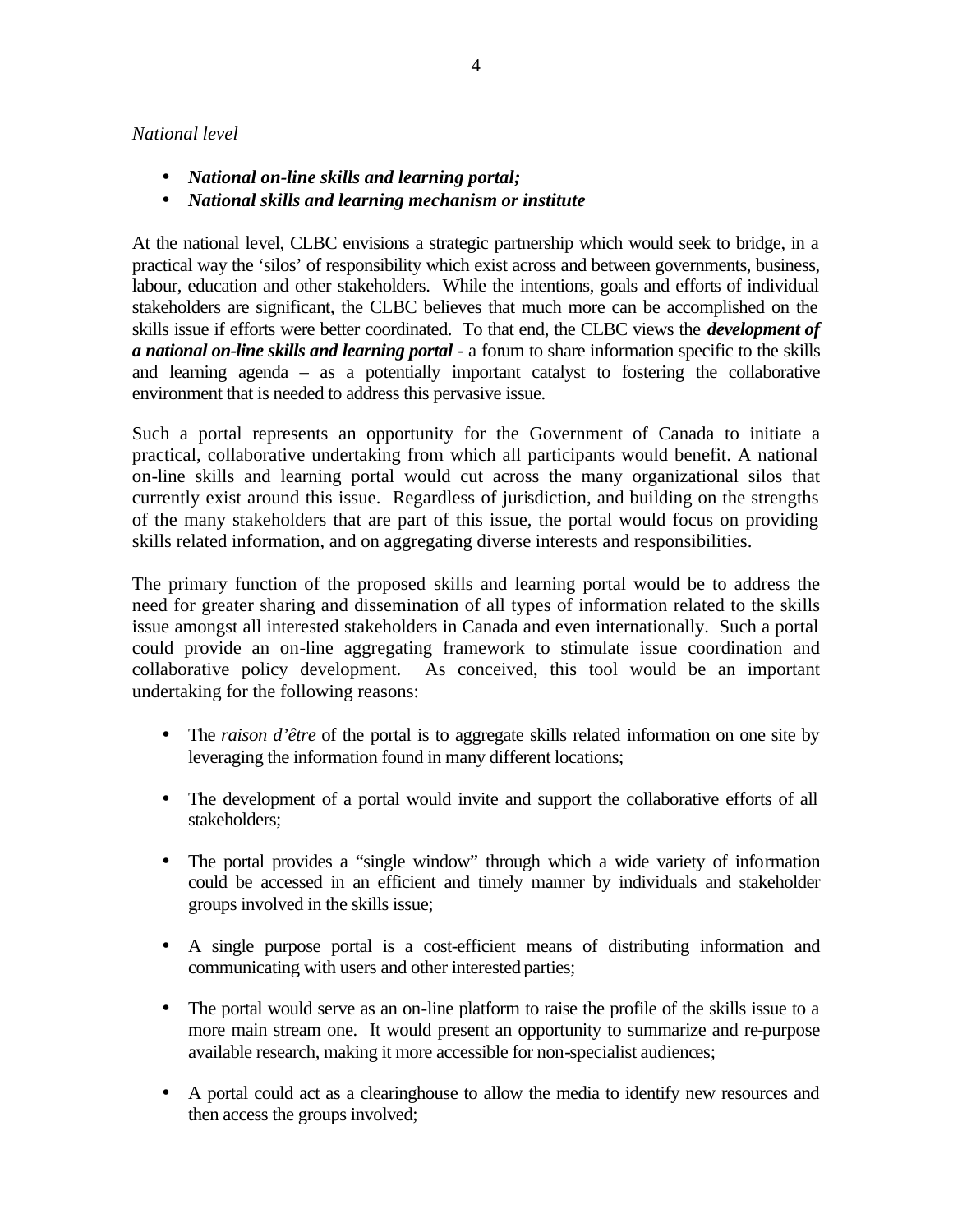- By aggregating information from a diverse range of domestic and international sources, a portal can support decision making by all stakeholders and interested parties;
- When creatively and effectively structured, a portal can serve as a forum for "virtual" collaboration and iterative organization. All stakeholders, even "competitors", can find ownership opportunities through a properly structured portal environment.

But the skills portal might be just the first step in an even wider national level collaboration. It might be seen, in fact, as an intermediate step towards the creation of a national mechanism , or institute, which would not only permit extensive information sharing, but would bring together representatives of the stakeholder constituencies themselves to assess, discuss and develop national level approaches to skills and learning issues. Such an entity, which has been discussed by the CLBC Board of Directors, would be independent of government but would include representatives from federal and provincial governments, business, labour, education and other stakeholders. Some have referred to this entity as a *national skills and learning institute.* 

The CLBC Skills Vision, in short, includes the active promotion of working partnerships at several levels.

- At the sectoral level, via growth in the sector council community;
- At the national level, via the collaborative creation of an on-line skills and learning portal, which might lead to
- A national level non-governmental skills and learning mechanism or institute which would bring together all skills stakeholders.

# **5. Commitments, Actions, Time Lines**

The CLBC has already submitted to HRDC a proposal to explore with stakeholder groups their appetite for information-sharing, and what information they might require, through a skills portal. CLBC has identified a substantial list of potential stakeholders who might reasonably be expected to benefit from a skills and learning portal. The list includes educators, research institutes, federal and provincial departments, business and labour organizations, immigrant and aboriginal organizations etc.

Under the proposal, CLBC would work with HRDC to identify up to 50 organizations from across the various stakeholder communities to ensure a fully representative sample for the consultation. In-person meetings would be sought where possible with each participating organization, and supplemented by telephone interviews. Our goals would include an assessment of the utility of a skills and learning portal, the potential measures of success and the willingness of stakeholders to actively contribute ideas, information and promotion of the initiative.

The CLBC has recently commissioned a feasibility study on the skills and learning portal concept that can provide a credible starting point for the proposed consultation. We have also generated a preliminary matrix that identifies potential stakeholders for such a portal, and considers information assets and needs.